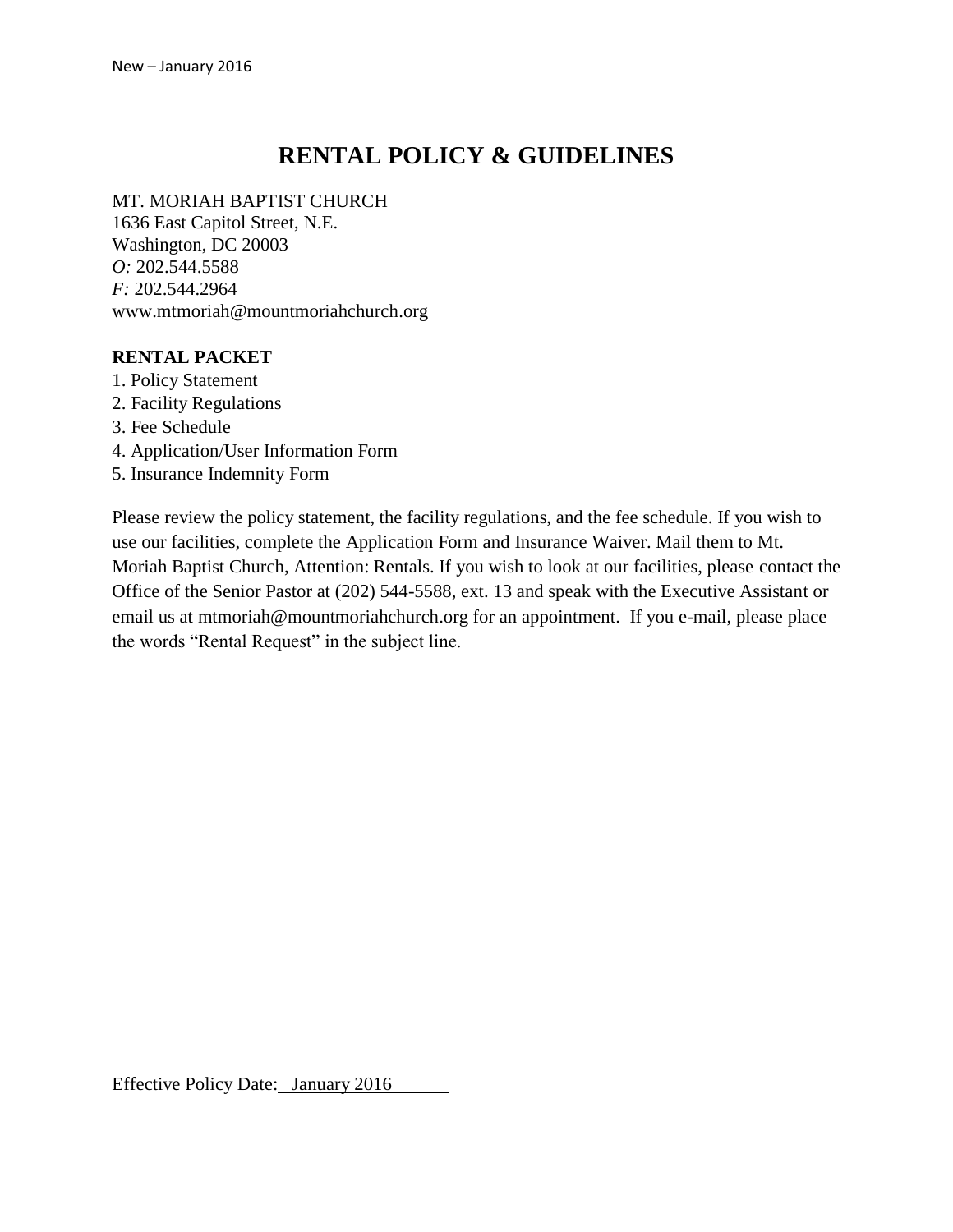## **Mt. Moriah Baptist Church Rental Policy Statement**

- 1. MMBC functions and activities have priority over other renters. Rental applications are considered in the order received.
- 2. In the case of ongoing use, such as weekly or monthly rental of facilities, MMBC reserves the right to preempt the use of the facilities. In such cases at least two weeks' advance notice will be sent to the contact person for the group.
- 3. You must sign our Hold Harmless Waiver. A Certificate of Insurance, if available, should be submitted with your application.
- 4. Freestanding candles with open flames, devices that might overload electrical circuits, or anything else that might be deemed a fire hazard are prohibited.
- 5. Nothing may be attached to walls, pews, ceilings, or floors that might damage same. All decorations must be removed.

## **MMBC Facility Regulations**

- 1) We prohibit smoking on anywhere on MMBC property. Smoking is only allowed outside the building. It is the responsibility of the renter to clean up any smoking materials dropped on the grounds. Failure to do so may result in cleaning surcharge.
- 2) All MMBC posted traffic and parking directions and signs must be strictly observed on the public streets and MMBC Parking lot.
- 3) MMBC musical instruments, including, but not limited to the organ and piano in the sanctuary and the piano in the chapel, may not be used for any purpose by anyone other than the Minister of Worship and Arts without the express written permission of the Minister of Worship and Arts or the Office of the Senior Pastor. Do not place anything on top of the instruments, including candles, dishes, plants, decorations, furniture, etc. Do not use piano or organ benches for anything other than their intended purpose. Tenants may be assessed a fee to repair any marks, nicks, scratches, or damage of any kind inflicted during tenant use of the building.
- 4) The use of alcoholic beverages anywhere on MMBC property is prohibited.
- 5) Renters are required to remain in areas specified in the agreement, and are responsible for keeping group participants confined to those areas.
- 6) MMBC is not responsible for any personal possessions belonging to renters or those attending events sponsored by them. Do not leave valuables such as pocketbooks, clothing, books, etc. unattended.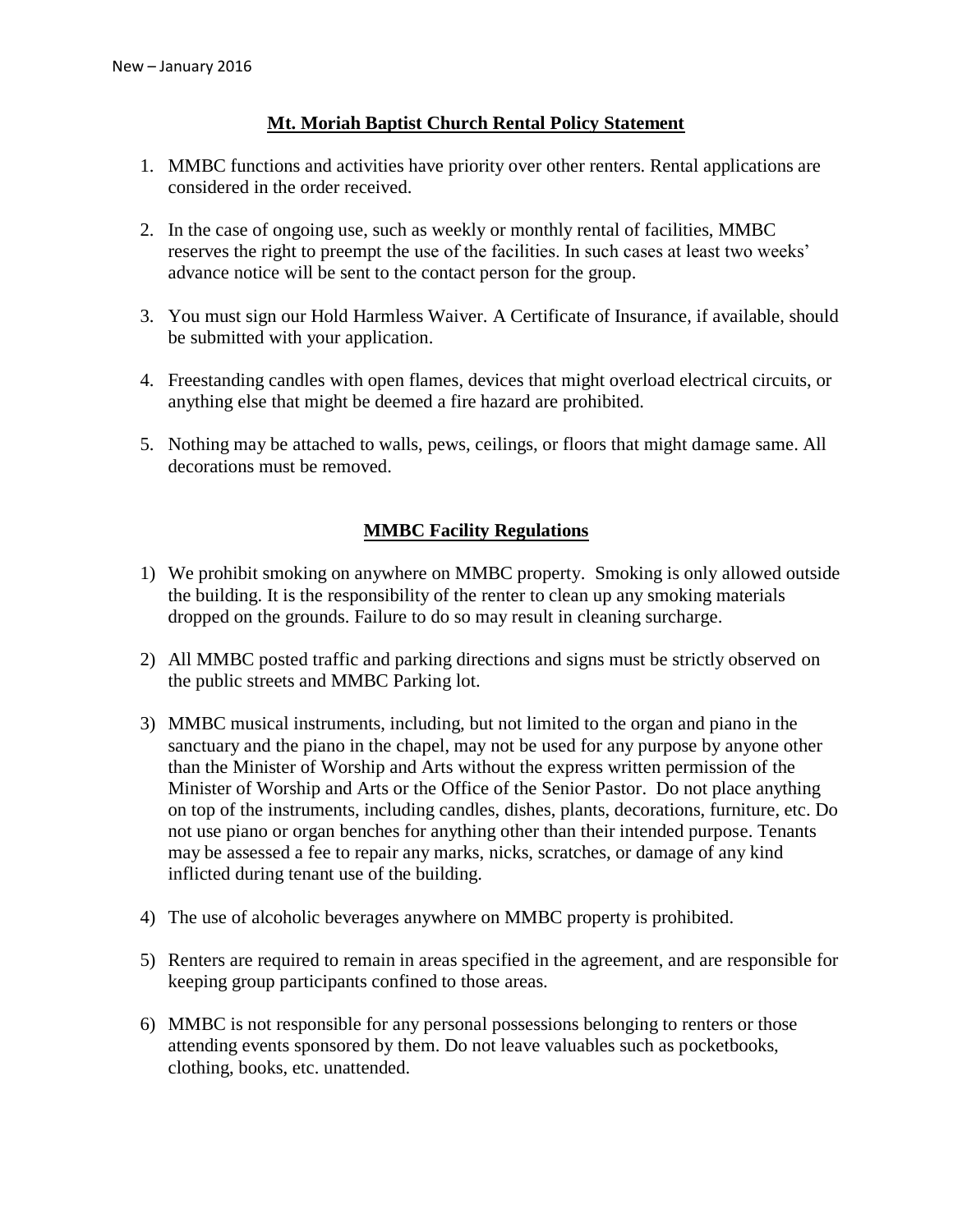- 7) In the interests of security, the church staff, may, at their discretion, politely question those on the premises. Renters are also requested to politely question anyone who arouses their suspicions and to alert a church staff member and/or call 911 for the Washington Metropolitan Police if they feel at all uncomfortable.
- 8) Children may be present only in the direct care of responsible adults. They must never be left unattended on church premises at any time.
- 9) No food or gum are allowed in the Sanctuary and Prayer Room except for sacraments.
- 10) At the conclusion of each event, upon leaving the building, you must make certain that:
	- **❖** All lights and appliances are off.
	- All doors are locked.
	- Garbage and trash is disposed of properly in trash bins on the parsonage side of the church.
	- $\triangle$  The room is returned to its condition before the meeting including the arrangement of tables and chairs.
	- $\div$  The floor is swept.
	- $\div$  If the kitchen is used:
		- $\checkmark$  All eating and preparation surfaces are washed clean.
		- $\checkmark$  Coffee grounds are disposed of in the trash, not in the sink.
		- $\checkmark$  All grease is to be disposed of in a proper container, placed in the trash and not poured down the drain.
		- $\checkmark$  All dishes or other kitchen items are washed, dried, and put away.
		- $\checkmark$  No food items are left on the premises or in the refrigerator or freezer.
		- $\checkmark$  Garbage disposal must be clean.
- 11) Failure to comply with any of these provisions will void the rental agreement and result in a possible cleaning fee.
- 12)Renter shall abide by all written policies.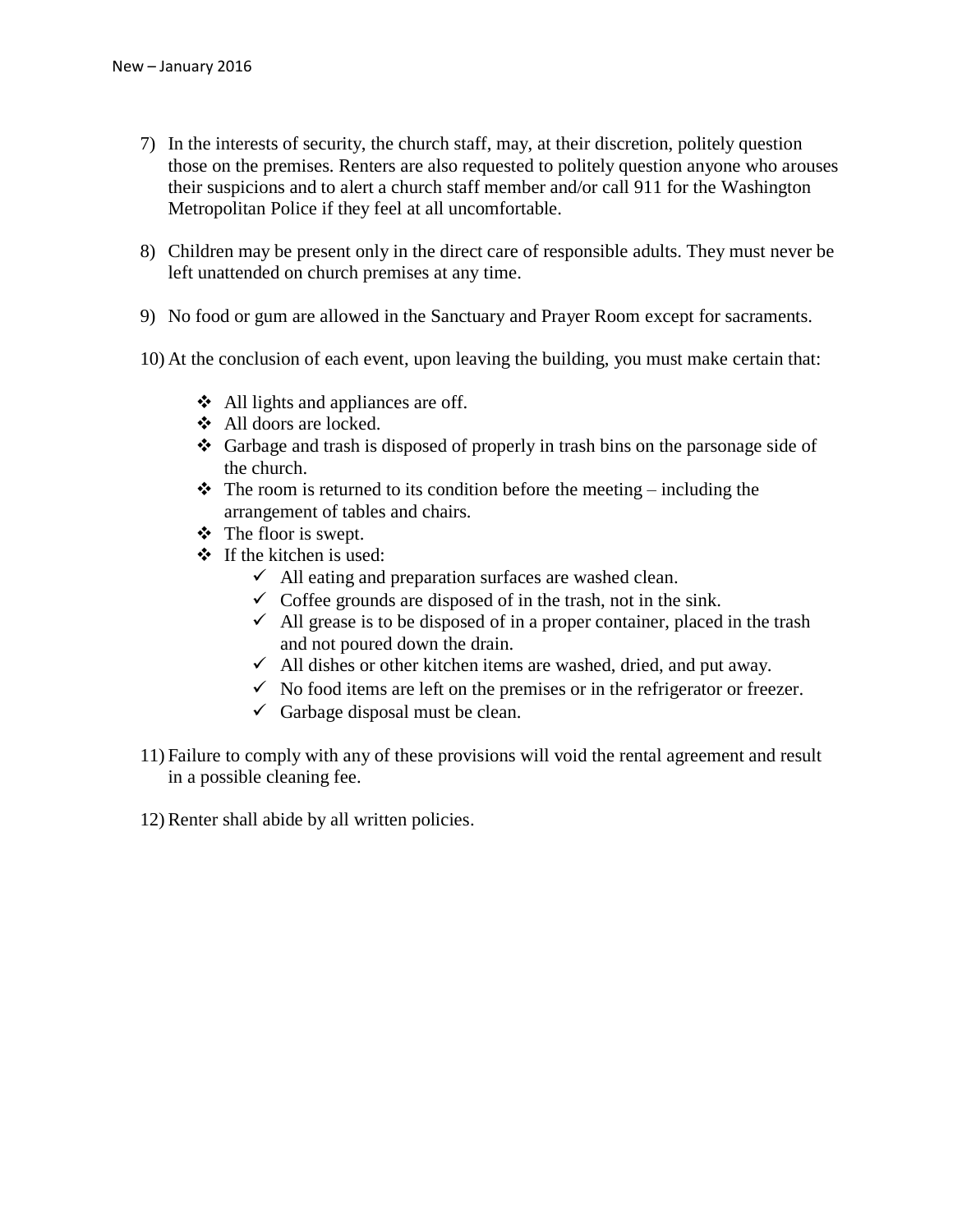## FEE SCHEDULE Year **2016**

## **One time Use (up to 4 hours)**

#### TBD = To Be Determined

| <b>RENTAL AREAS</b>                        | <b>Church Member</b> | <b>Inactive/Non-Church Member</b> |
|--------------------------------------------|----------------------|-----------------------------------|
| Sanctuary*                                 | \$0.00               | \$600.00                          |
| Prayer Room                                | \$0.00               | \$TBD                             |
| Lower Auditorium/Kitchen                   | \$0.00               | \$400.00                          |
| 3 <sup>rd</sup> Floor Large Classroom      | \$0.00               | \$TBD                             |
| Back Basement Area (1 <sup>ST</sup> floor) | \$0.00               | \$TBD                             |
| Children's Area/Nursery                    | \$0.00               | \$TBD                             |
| Choir Room $(1st$ floor)                   | \$0.00               | \$TBD                             |
| Deacon/Trustee Room                        | \$0.00               | \$TBD                             |
| Women's Lounge                             | \$0.00               | \$TBD                             |
| Parking Lot                                | \$0.00               | \$TBD                             |
| Sexton                                     | \$ TBD per hour      | \$TBD per hour                    |
|                                            | (after 9pm M-F and   | (after 9pm M-F and                |
|                                            | after 2pm Sat/Sun)   | after 2pm Sat/Sun)                |

# **Required Church Staff/Gathering Reception for Funeral Services**

| REQUIRED CHURCH STAFF       | <b>Church Member</b> | <b>Inactive/Non-Church Member</b> |
|-----------------------------|----------------------|-----------------------------------|
| Eulogist or Minister*       | \$0.00               | \$200.00                          |
| Musician (pianist/organist) | \$0.00               | \$150.00                          |
| <b>Choir Director</b>       | \$0.00               | \$100.00                          |
| A/V Staff Person            | \$0.00               | \$100.00                          |
| Culinary                    | \$0.00               | \$100.00                          |
| Coordinator/Representative  |                      |                                   |
| <b>Gathering Reception</b>  | \$0.00               | \$50.00                           |

## SEE WEDDING POLICY FOR OTHER CHURCH FEES.

\*Requires Pastor's Approval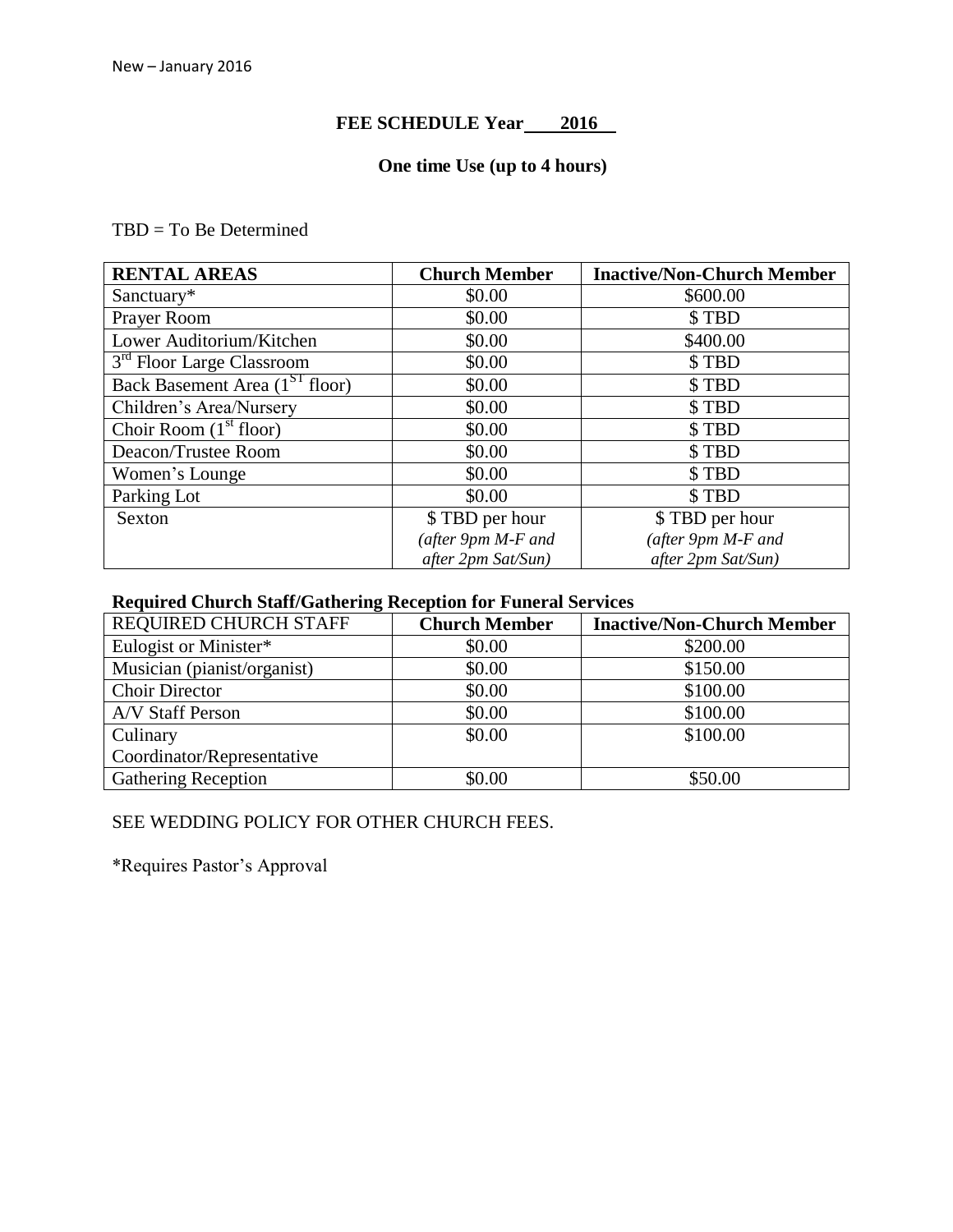# **Mt. Moriah Baptist Church**

|    | <b>Rental Application Form &amp; User Information Sheet</b>                                                           |  |  |  |
|----|-----------------------------------------------------------------------------------------------------------------------|--|--|--|
|    |                                                                                                                       |  |  |  |
|    |                                                                                                                       |  |  |  |
|    |                                                                                                                       |  |  |  |
|    |                                                                                                                       |  |  |  |
| 1. | <u> 1989 - Jan Barnett, fransk kongresu i skuest og det forskeller og det forskeller og det forskeller og det for</u> |  |  |  |
|    |                                                                                                                       |  |  |  |
|    |                                                                                                                       |  |  |  |
| 6. |                                                                                                                       |  |  |  |
| 7. |                                                                                                                       |  |  |  |
| 8. |                                                                                                                       |  |  |  |
|    | 2. If you are a non-profit organization, provide your tax-exempt number:                                              |  |  |  |
|    |                                                                                                                       |  |  |  |
|    | 9. How did you hear about MMBC?                                                                                       |  |  |  |
|    | 10. Which space(s) are you interested in renting?                                                                     |  |  |  |
|    | a. Sanctuary _____ Prayer Room ______ Kitchen ______ Lower Auditorium _____                                           |  |  |  |
|    | 3 <sup>rd</sup> Floor Classroom _____ Back Basement Area ____                                                         |  |  |  |
|    |                                                                                                                       |  |  |  |
|    | 12. What hours will you need access, from start to finish?                                                            |  |  |  |
|    |                                                                                                                       |  |  |  |
|    | 13. Are you insured? Yes/No (circle one)                                                                              |  |  |  |
|    | 4. Insurance Agent:                                                                                                   |  |  |  |
|    | 5. Insurance(Name/Address/Phone)                                                                                      |  |  |  |
|    | 14. How many people do you expect to attend your function?                                                            |  |  |  |
|    | 15. Will children be attending? Yes/No (indicate one)                                                                 |  |  |  |
|    | 16. Will you need Elevator access (for handicap accessibility)? Yes/No (indicate one)                                 |  |  |  |
|    | 17. Will you be bringing in food?* Yes/No (indicate one) If so, do you need access to our                             |  |  |  |
|    | kitchen? Yes/No (indicate one) Would you need to use the stove or oven? Yes/No                                        |  |  |  |
|    | (indicate one)                                                                                                        |  |  |  |
|    | 18. Will you be using any MMBC musical instruments?** Yes/No (indicate one)                                           |  |  |  |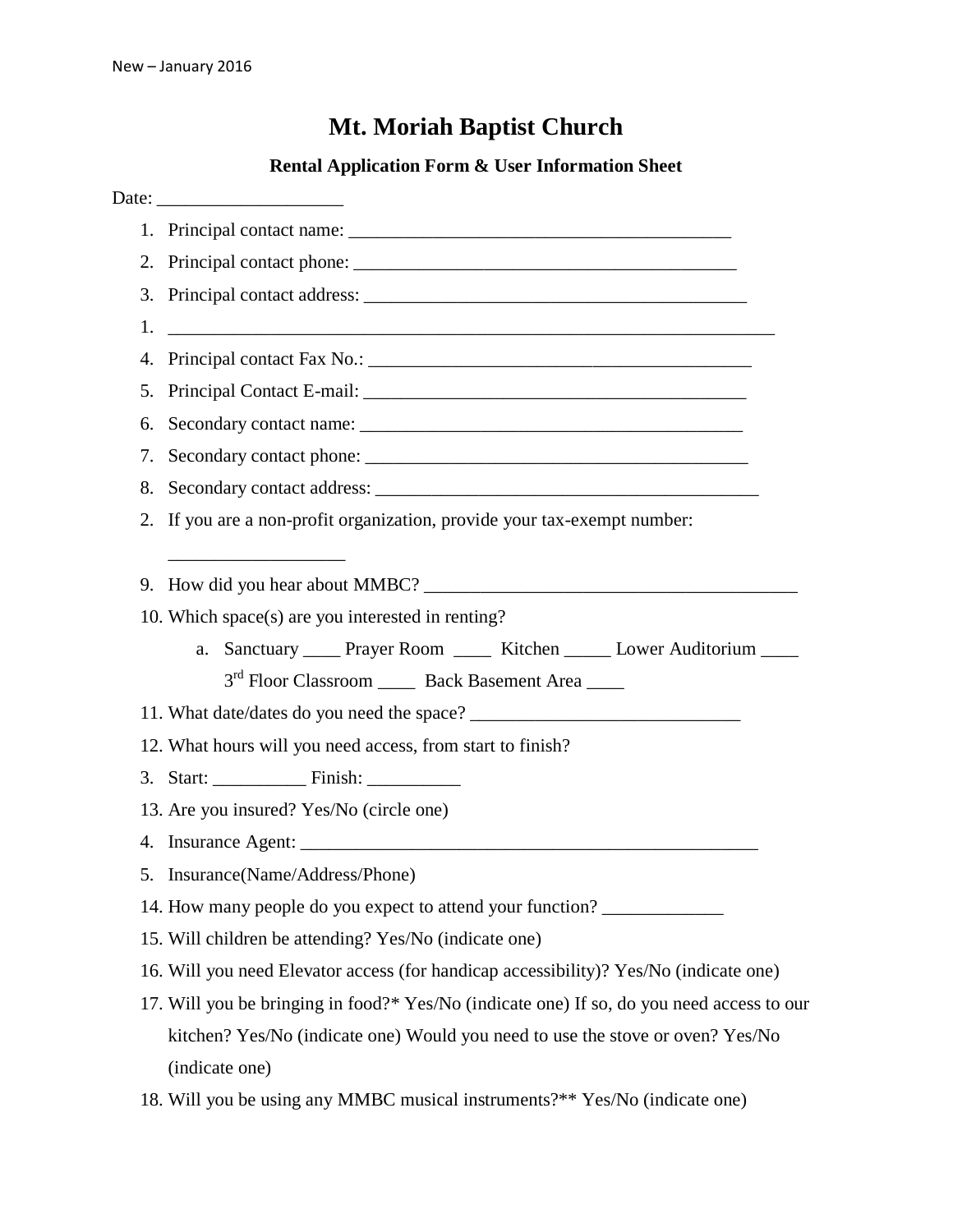19. Do you require Audio/Visual equipment?\*\*\* Yes/No (indicate one)

\*Catered events require the caterer to provide a copy of their license and insurance bond.

\*\*Organ or Pianos - Use of any MMBC musical instruments requires special permission from

MMBC.

\*\*\* A/V may only be operated by an authorized MMBC A/V technician.

Please return agreement to:

MT. MORIAH BAPTIST CHURCH 1636 East Capitol Street, N.E. Washington, DC 20003

For further information: O: 202.544.5588 F: 202.544.2964 www.mtmoriah@mountmoriahchurch.org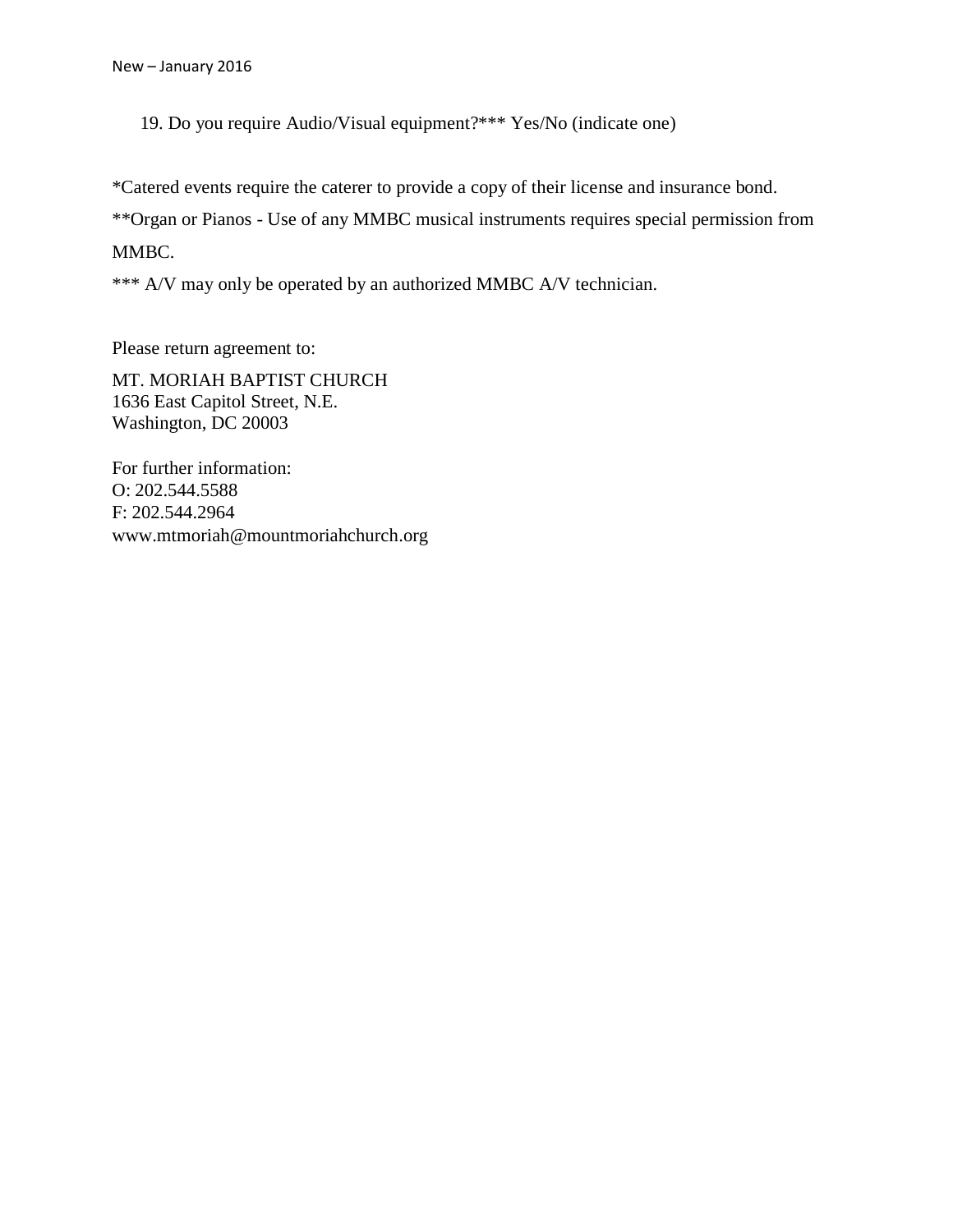# **Mt. Moriah Baptist Church**

#### **Space Rental Agreement**

I agree that I represent the individual, group, organization, or entity ("Applicant"), with which I am affiliated, with respect to all matters concerning use by the stated Applicant of the facilities owned by Mt. Moriah Baptist Church, 1636 East Capitol Street, N.E., Washington, DC 20003.

I further guarantee the deposit and/or payment to Mt. Moriah Baptist Church for use of space according to the following:

I have read the **Mt. Moriah Baptist Church Rental Policy and Guidelines** and agree to observe these police and guidelines. I agree to sign a Waiver and Release of Liability.

\_\_\_\_\_\_\_\_\_\_\_\_\_\_\_\_\_\_\_\_\_\_\_\_\_\_\_\_\_\_\_\_\_\_\_\_\_\_\_\_\_\_\_\_\_\_\_\_\_\_\_\_\_\_\_\_\_\_\_\_\_\_\_\_\_\_\_\_

Mt. Moriah Baptist Church reserves the right to cancel any scheduled activity with 48 hours notice given in order to accommodate any parish activity. Mt. Moriah Baptist Church also reserves the right to cancel any scheduled group for non-compliance with established guidelines and/or this agreement.

I further agree to be responsible for any damages incurred to Mt. Moriah Baptist Church premises and furnishings and agree that the church will not be held responsible for property, personal or otherwise, left on the premises.

Applicant's Name Applicant's Signature\* Date Signed

*\*If signed on behalf of Applicant, then Applicant and Signer acknowledge that Signer is authorized to sign on behalf of Applicant.*

Authorized Signer's Name Authorized Signer's Title